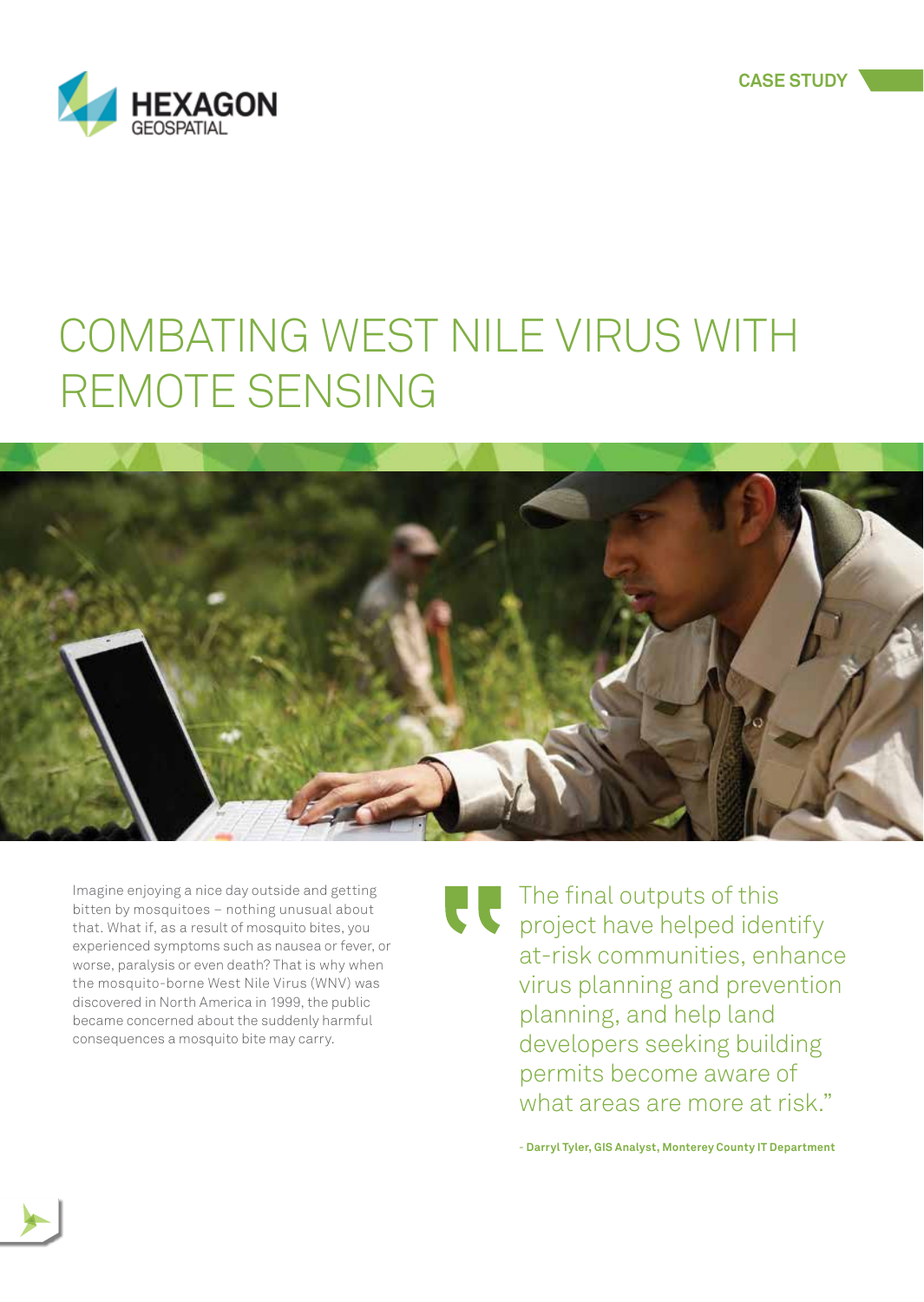In the late 1990's, NASA began conducting research using remote sensing and satellite imaging to track the spread of public health threats. Leveraging this groundwork, the Monterey County Health Department in California took proactive steps to help address the threat of the West Nile Virus in their community.

## **NASA WEST NILE VIRUS RESEARCH**

NASA, through its Public Health Applications Program, conducts research that allows public health officials to better track and predict the spread of WNV. NASA has provided innovative technologies, data, and satellite imagery to empower efforts to combat the disease. The program is designed to supply public health agencies with access to NASA information so they can better understand how and where WNV spreads, focus resources, and battle the disease more efficiently.

Working in conjunction with federal, state, and local public health agencies, three other NASA programs are also playing key roles in WNV research. The Healthy Planet program is working to publicly diseminate

nformation from NASA satellites and databases. scientific research, and communications networks. The International Research Partnership for Infectious Diseases (INTREPID) is developing databases derived from satellite data to show nation-wide temperatures, distributions of vegetation, bird-migration routes, and areas of reported cases.

Additionally, the NASA Center for Health Applications of Aerospace Related Technologies is evaluating how remote sensing and GIS can be used to locate habitats in California's Sacramento Valley with favorable conditions for both birds and mosquitoes. The project specifically tracks encephalitis, which is caused by a virus similar to WNV that also primarily infects birds through mosquitoes.

Together, these programs help scientists predict disease outbreaks by showing when and where habitats allow mosquitoes to thrive and where the WNV appears to be spreading.

## **MONTEREY COUNTY, CALIFORNIA**

To leverage NASA's work, the Monterey County Health Department contacted NASA's research center and in 2003 received a grant from NASA to conduct its own project. The project's main goals were to identify mosquito habitats, correlate the habitats with the county's vulnerable population, and create a risk map to help decision-makers effectively combat WNV.

The Health Department worked with four students from NASA's DEVELOP Program, based at the Ames Research Center at Moffett Field in California. These students conducted research and analysis for the project, including the development of risk maps and satellite images of the area with overlays depicting mosquito concentrations in the county.

The students made ground surveys of mosquito habitat then matched their data with satellite pictures and data to make a county-wide map that officials are using to help deploy mosquito abatement teams and equipment. The project was divided into two phases. In Phase I, the vector maps were created and in Phase II, a dynamic GIS was implemented for virus incident and response tracking. Initially, the areas at highest risk of being infiltrated by the virus had to be identified. This was done by mapping the disease carriers' breeding source and adult habitat areas in correlation with county population. Landsat 7 ETM+ images of the county

Using ERDAS IMAGINE®, the students ran supervised and unsupervised classification of vegetation and urban areas to identify potential mosquito habitats. Additionally, the students used ERDAS IMAGINE's spectral analysis tools for model building and radiometric correction of the studied areas.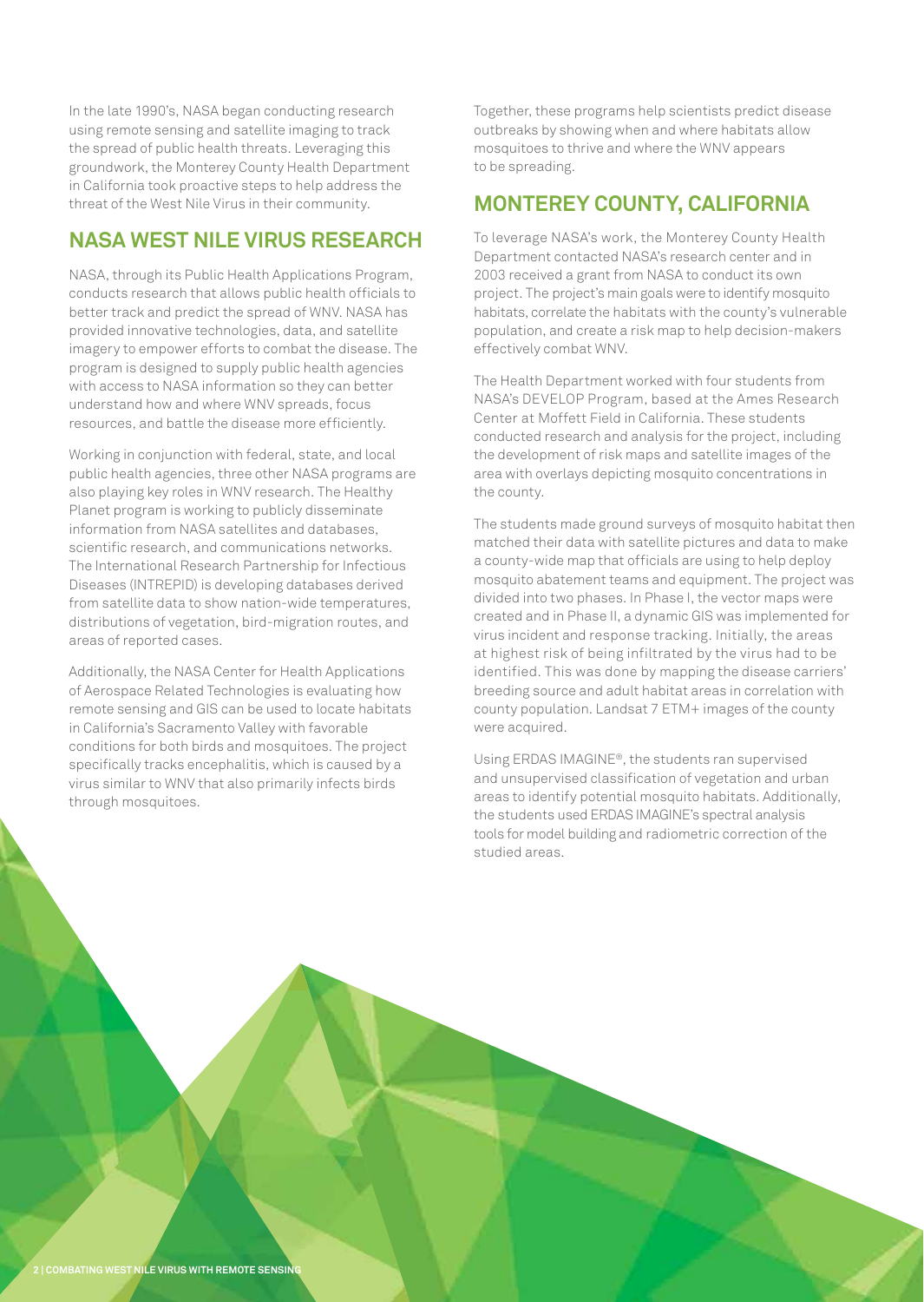The vegetation classification was put into a vector coverage to integrate with other data layers within the ArcGIS® environment. Overlay analysis was conducted to produce three specific layers that targeted the problem. These layers mapped:

- Mosquito breeding source areas
- Adult mosquito habitat areas
- High-risk mosquito source and habitat areas

The three mosquito species most likely to carry the virus were identified. The students queried the specific traits and habitats of these species and received distinct outputs, such as specific flying zones, for each mosquito species. From this information, two maps were created: the Mosquito Vector Risk Map for Monterey County and the West Nile Virus Surveillance Risk Map for Monterey County.

The risk map depicts high-risk areas in red. These are mosquito breeding areas that are located close to densely populated areas, including hospitals, retirement centers, and horse facilities. It appears that such areas required a more aggressive stance in reducing mosquitoes, especially if WNV becomes active in the region. The surveillance risk map shows potential entry points of the virus, near wetlands and mixed forest lands. It also identifies the most high-risk mosquito sources and habitats, as well as existing and proposed sentinel flock and mosquito traps.

Within IMAGINE VirtualGIS®, a fly-through of the county was created. The fly-through model serves as an excellent public education and information tool. It has been very effective in demonstrating to the public that the county is doing everything it can to prepare for possible outbreak of this disease and that citizens must do their part by taking responsibility for their own property.

'The final outputs of this project have helped identify at-risk communities, enhance virus planning and prevention planning, and help land developers seeking building permits become aware of what areas are more at risk," said Darryl Tyler, GIS Analyst, Monterey County IT Department. "These maps are also helping influence virus policy and management decision-makers."

The map outputs of Phase I provided a baseline assessment of the county's vulnerability to WNV. This allowed the county to take educated surveillance measures to determine where limited resources would have the greatest effect. The data is being used by the Northern Salinas Valley Mosquito Abatement District (NMCMAD) and the County of Monterey.

These maps also provided the data necessary for Phase II, the creation of a dynamic GIS used for incident and response tracking. This is being done by the health department's Environmental Health Division. The division is responsible for investigating and mitigating mosquito activity complaints in Monterey County that are not covered by the NMCMAD.

Remote sensing and GIS technology were valuable to Monterey County in taking proactive steps to protect its citizens from the invasion of the WNV. The mosquito surveillance project is enabling Monterey County officials to more effectively direct their mosquito abatement program to areas where the WNV would most likely affect its residents, particularly at-risk people who are 55 and older. Now, the county will be forewarned of the presence of the virus before it hits populated areas.

Furthermore, since the methodology of this project is adaptable to the study of any arbor virus carrier such as a mosquito, tick, or flea, it can be repeated as needed. Other government organizations are taking notice of the effectiveness of this project and are considering using the methodology for their own purposes.

"This project was key in helping decision-makers understand that remote sensing technology is capable of much more than providing nice photos," said Tyler. "They realized that remote sensing proved to be a highly effective tool for assessing current and future diseases."

For more information about the Monterey County Health Department and its public health initiatives, please visit http://www.mtyhd.org/. For current information on West Nile Virus in Monterey County, visit http://www.westnile.ca.gov/.

Together, these programs help scientists predict disease outbreaks by showing when and where habitats allow mosquitoes to thrive and where the WNV appears to be spreading."